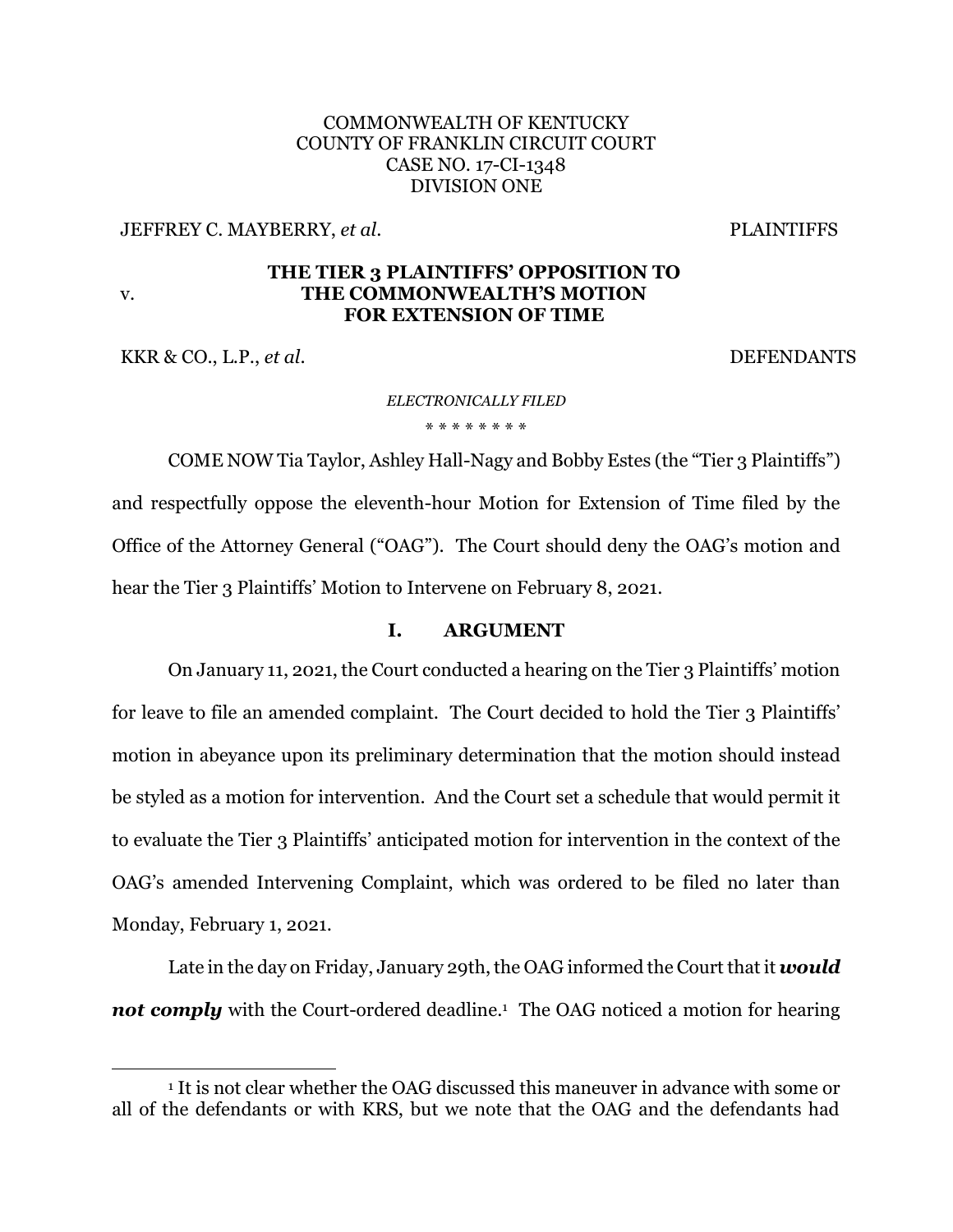on February 8th, at which time it will seek *as much as ten* (*10*) *more weeks to file an amended Intervening Complaint* — and, not incidentally, will also seek to delay the Tier 3 Plaintiffs' motion for another two (2) weeks after that (by which time it may be too late to matter). Self-help, in other words, after failing to persuade the Court to accept the result desired by the OAG and the defendants the first time around. *The OAG aims to blow up the schedule directed by the Court*. In this, the OAG seems to be in league with the defendants.

It is perfectly apparent what the OAG and the defendants are trying to do. That is, they want to create a space in which they  $-$  the OAG and the defendants  $-$  can negotiate a *quick settlement without the Hedge Fund Sellers ever having to produce documents or sit for depositions* — and without having to contend with the team that created the case in the first place and that (in apparent contrast to the OAG) *does* know enough about the facts and the law to aggressively plead, prosecute and (at the appropriate time and under the appropriate circumstances) negotiate the kind of settlement of the case that can make a material difference to KRS and its members/retirees.<sup>2</sup>

previously agreed to an extended schedule — and that the Court expressly declined to grant that request. In any event, the OAG did not discuss it with us.

<sup>2</sup> The OAG's adoption of the defendants' "non-party" nomenclature to describe the Tier 3 Plaintiffs, and its comment about having already discussed with at least some defendants "the potential resolution of the claims against them" — while excluding us from any such conversations — combine for a clear "tell" about what's going on behind the curtain. In any event, for the OAG to say both that it needs substantially more time to "conform its intervening complaint … to the facts and the law" *and*, at the same time, that it has entered into settlement discussions with at least some defendants does little to inspire confidence that an optimal result achieved after hard negotiations on both sides is in the offing.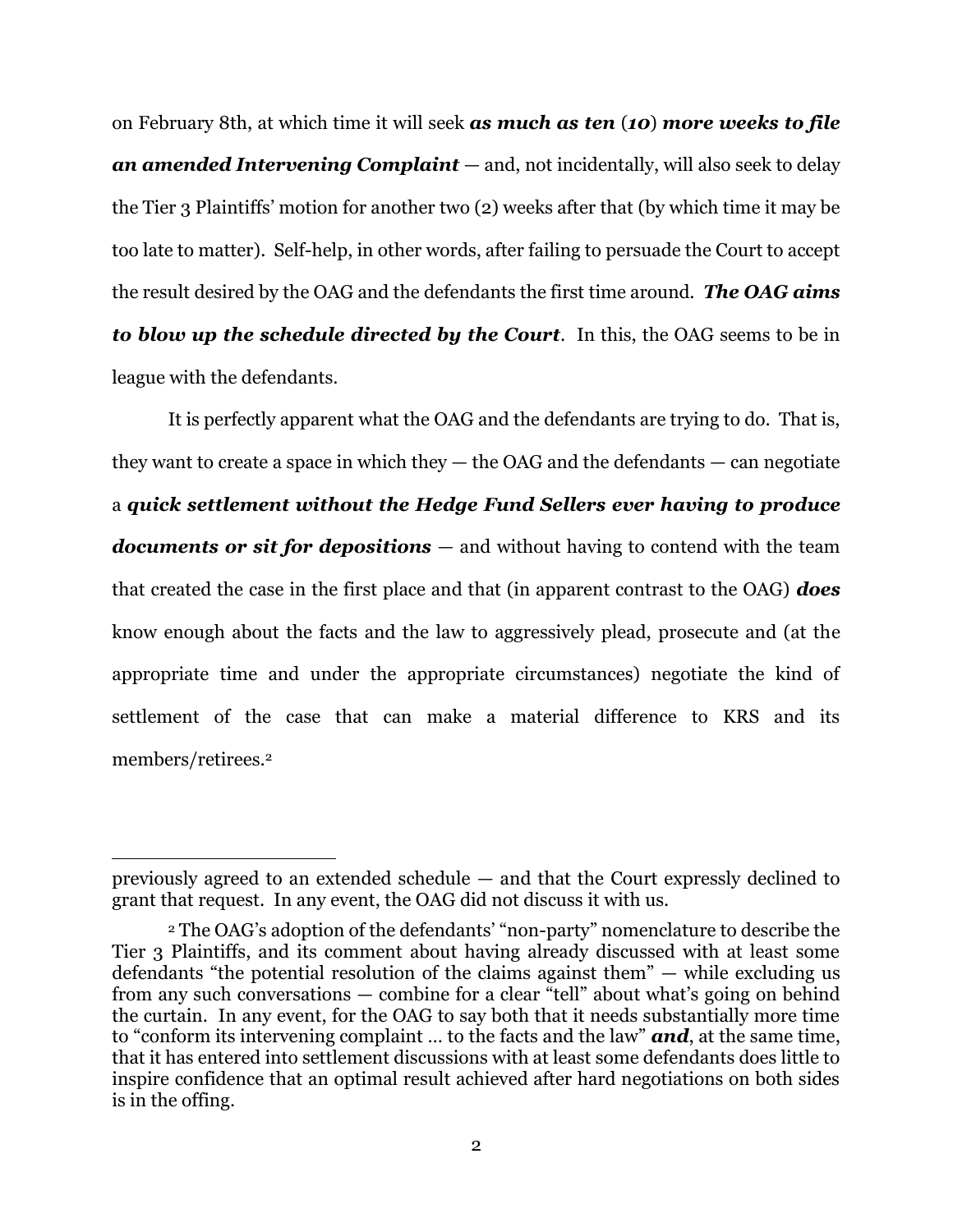The Tier 3 Plaintiffs will file their intervention motion on Monday, February 1, 2021, and will request that their motion be heard along with the OAG's motion to delay. The Tier 3 Plaintiffs will point out in their papers that the OAG will almost certainly face defenses that can only be blunted or avoided through the kind of public-private prosecution we have previously proposed. The defendants have made no secret of their intention to try to sink the OAG's case with, among others, an *in pari delicto* defense that lays blame for KRS's funding problems at the feet of the Legislature that (they will say) short-funded the pension plan for years. The Tier 3 Plaintiffs will be far better positioned to parry those defenses. But if the OAG is now learning the rudiments of the case, as it says it is, through "discussions with counsel for various defendants regarding the merits of the claims," it is unsurprising that the OAG is having difficulty drafting a more effective complaint that it already has.

This Court observed in its Order of December 28, 2020 that "[s]erious breaches of fiduciary duties have been alleged in this case, and the Court believes that statute, case law, the Civil Rules, as well as principles of equity and public interest, require that the factual allegations in this case — and the defenses asserted by all Defendants — should be adjudicated on the merits." Dec. 28, 2020 Order at 17. Further, that "[a]ny party that breached its fiduciary duties and engaged in reckless conduct, conflicts of interest, or selfdealing should be accountable under the law." *Id.* at 16. *But delay – and especially delay cloaked in secrecy* — *is the enemy of real accountability*. *It is difficult to conceive that the OAG is now in a position to achieve the best possible settlement when it is still evaluating the facts and the law*, *and any settlement brought forward under these circumstances would likely be seen by KRS members*/*retirees*, *and by the public*, *as the product of a negotiation*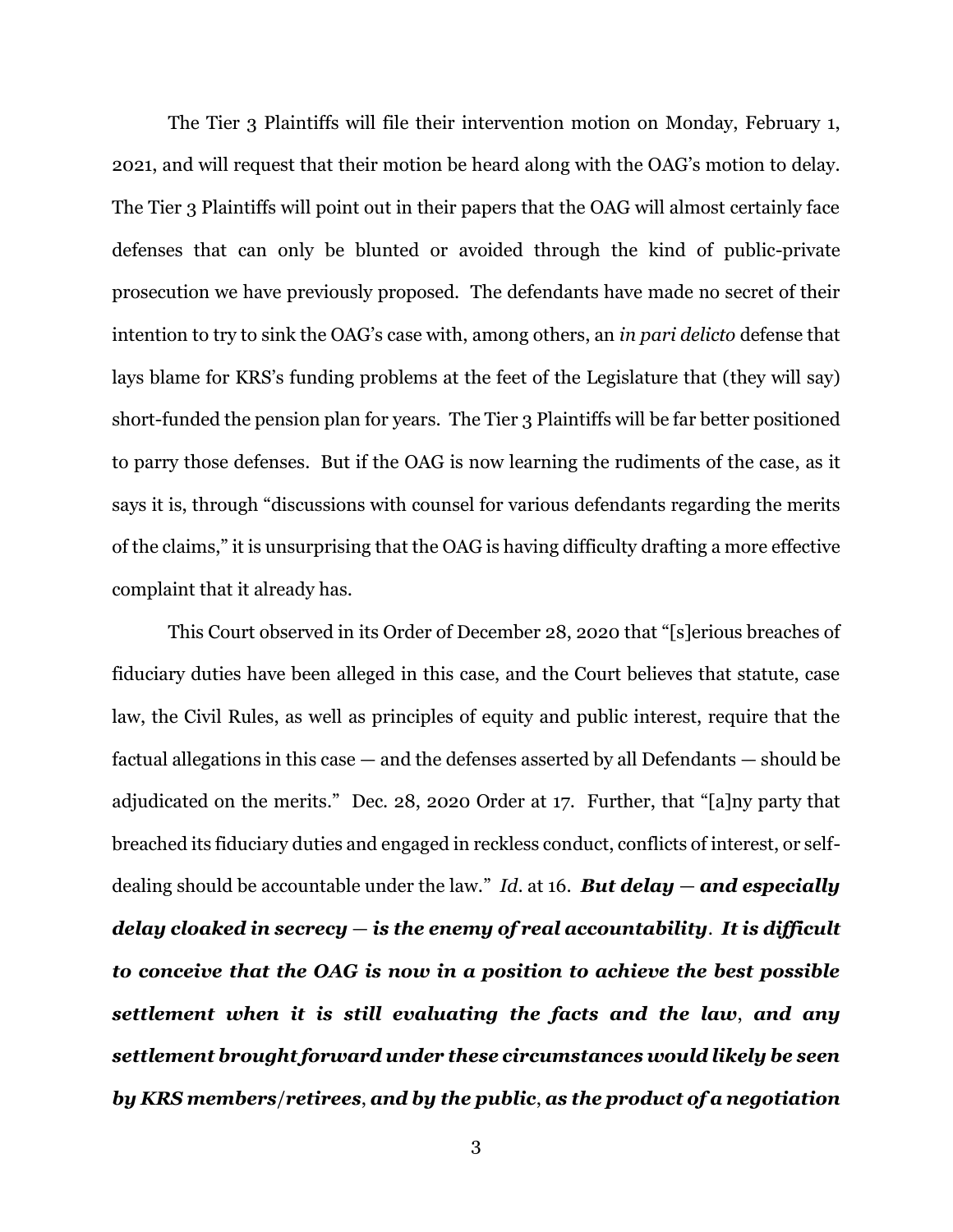# *driven as much by politics as by hard*-*nosed assessment of the legal risks and opportunities after a fair opportunity for adversarial discovery*. 3

The Tier 3 Plaintiffs therefore oppose the OAG's motion for indefinite delay.4 The OAG has had ample time and opportunity to amend its Intervening Complaint — having first filed papers in support of that complaint (copied almost *verbatim* from the *Mayberry* amended complaint filed in January 2018) more than 6 months ago. There is no reason to give more time for the OAG to amend — and no reason to stop the Tier 3 Plaintiffs from pursuing their derivative claims (which seems like the real motivating factor here). And there is ample reason to permit the Tier 3 Plaintiffs to intervene. The OAG has done nothing to demonstrate that it will adequately protect their unique interests. On the other hand, the Tier 3 Plaintiffs are uniquely positioned to protect

<sup>3</sup> There may well be an opportunity to settle soon. The case as it currently exists the product of years of work by our team, helped by the well-timed intervention by the OAG — represents a significant asset. One might say a "bird in the hand," but that is not to say that going after the birds in the bush would entail undue additional risk. The question devolves to: should we be content with a settlement that seems large in the abstract — say, \$100–200 million — but *does virtually nothing to change the trajectory of the KRS plans*, *or the certainty that state employers will continue to be saddled with huge annual make*-*up payments*, *or the likelihood that the taxpayers will be forced to foot a multi*-*billion dollar liability*. And not to mention *the certainty that Tier 3 benefits will be forever diminished* unless damages are fully realized, paid into the KRS trust funds and apportioned to plan years so as to realize the lost upside sharing dollars that should have been credited to Tier 3 accounts, and which should have increased the balances after compound earnings for many years to come for the 80,000-plus Tier 3 members. And, as we have previously mentioned, any early and unilateral settlement by the OAG will likely spur renewed public concern that political considerations were among the chief drivers. *See*, *e.g*., [https://kycir.org/2020/07/23/attorney-general-revives-lawsuit](https://kycir.org/2020/07/23/attorney-general-revives-lawsuit-against-state-pension-officials-and-hedge-funds/)[against-state-pension-officials-and-hedge-funds/.](https://kycir.org/2020/07/23/attorney-general-revives-lawsuit-against-state-pension-officials-and-hedge-funds/)

<sup>4</sup> The OAG failed serve its papers on the Tier 3 Plaintiffs' counsel. Therefore, the motion is technically defective.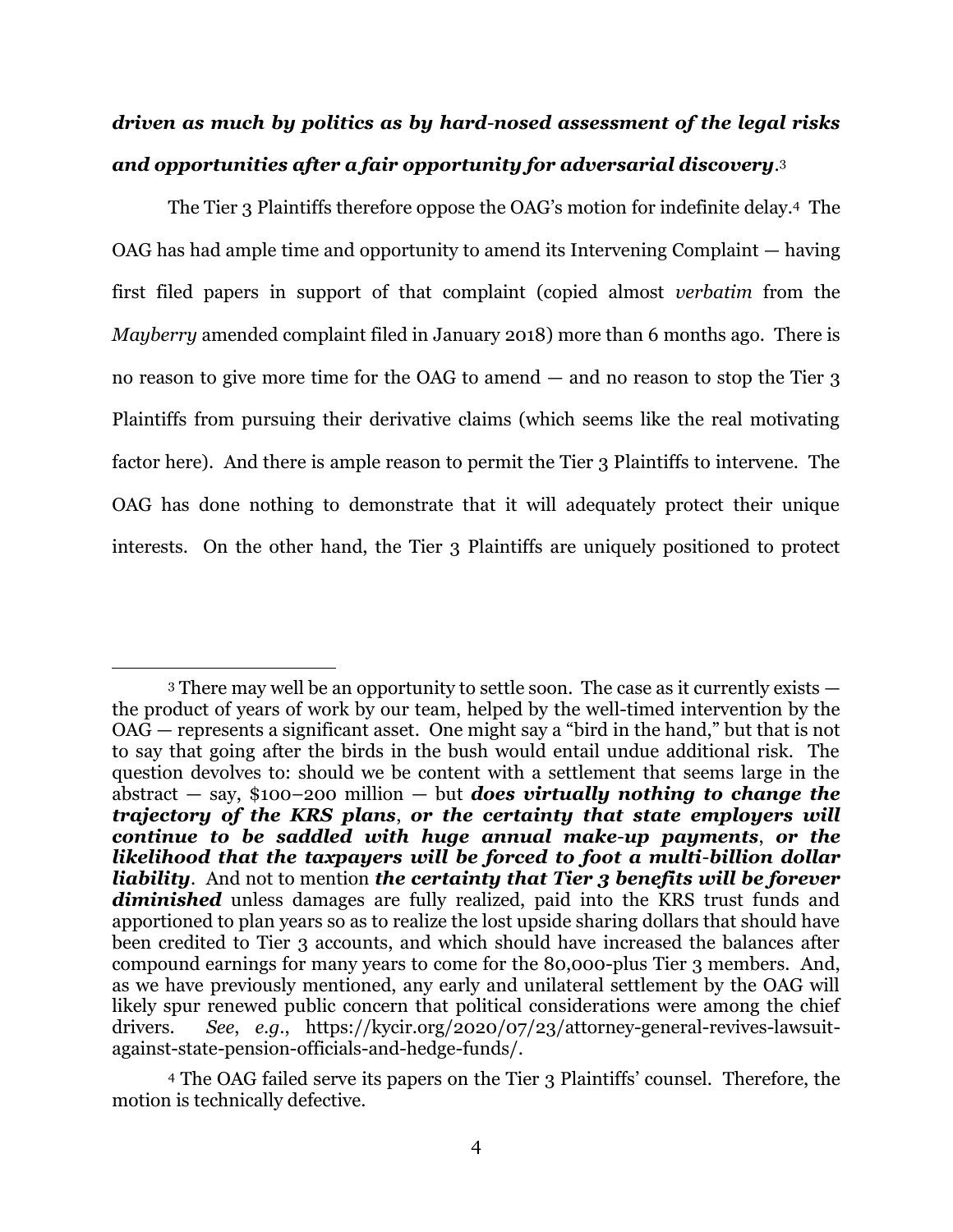virtually all of the legitimate interests on the plaintiffs' side; the inverse, however, is not true.<sup>5</sup>

We will file, with no further delay, the Tier 3 Plaintiffs' Motion to Intervene, and will urge the Court to evaluate this motion in relation to the OAG's Intervening Complaint in its current form — and to do so at the hearing now set on February 8th. There is no need to acquiesce to the OAG's slow-down strategy. No need to delay. Kentucky never did play (or like) the four-corners stall.

The OAG's assertion that that it "understand[s] … that Kentucky Retirement Systems has entered into a contract with independent outside counsel" to perform some sort of behind-the-scenes "investigation" to determine if there were "any improper or illegal activities … and to produce a detailed report documenting their investigation and findings" is no reason to stop the train. Quite the opposite. This secret "investigation" has apparently been in the works for close to 6 months. Despite our written offer to meet and provide the unnamed outside counsel with the benefit of our three-plus years of work on this case, we have heard not a peep. But if KRS — like the OAG — has been conducting private meetings with the defendants to "discuss … the merits of the claims," while holding plaintiffs' counsel at arm's length, the likely result will be a *defendant*-*friendly whitewash* designed to thwart transparency and real accountability by proposing a settlement, prior to discovery, that does virtually nothing to change the trajectory of the

<sup>5</sup> The OAG has demonstrated no interest in restoring the "Upside Sharing" credits (and subsequent annual earnings thereon, extending many years into the future) that the Tier 3 members have been deprived of. Moreover, as we previously noted, the OAG is bound by statute to deposit any net settlement it achieves in the general fund of the State Treasury, not in one or more KRS trust funds. Further, the OAG will no doubt face defenses (such as *in pari delicto*) that the derivative plaintiffs will be able to avoid. This is not to suggest that the OAG has no place in the case, but to highlight reasons why the OAG is wrong in suggesting by implication that the Tier 3 Plaintiffs aren't needed.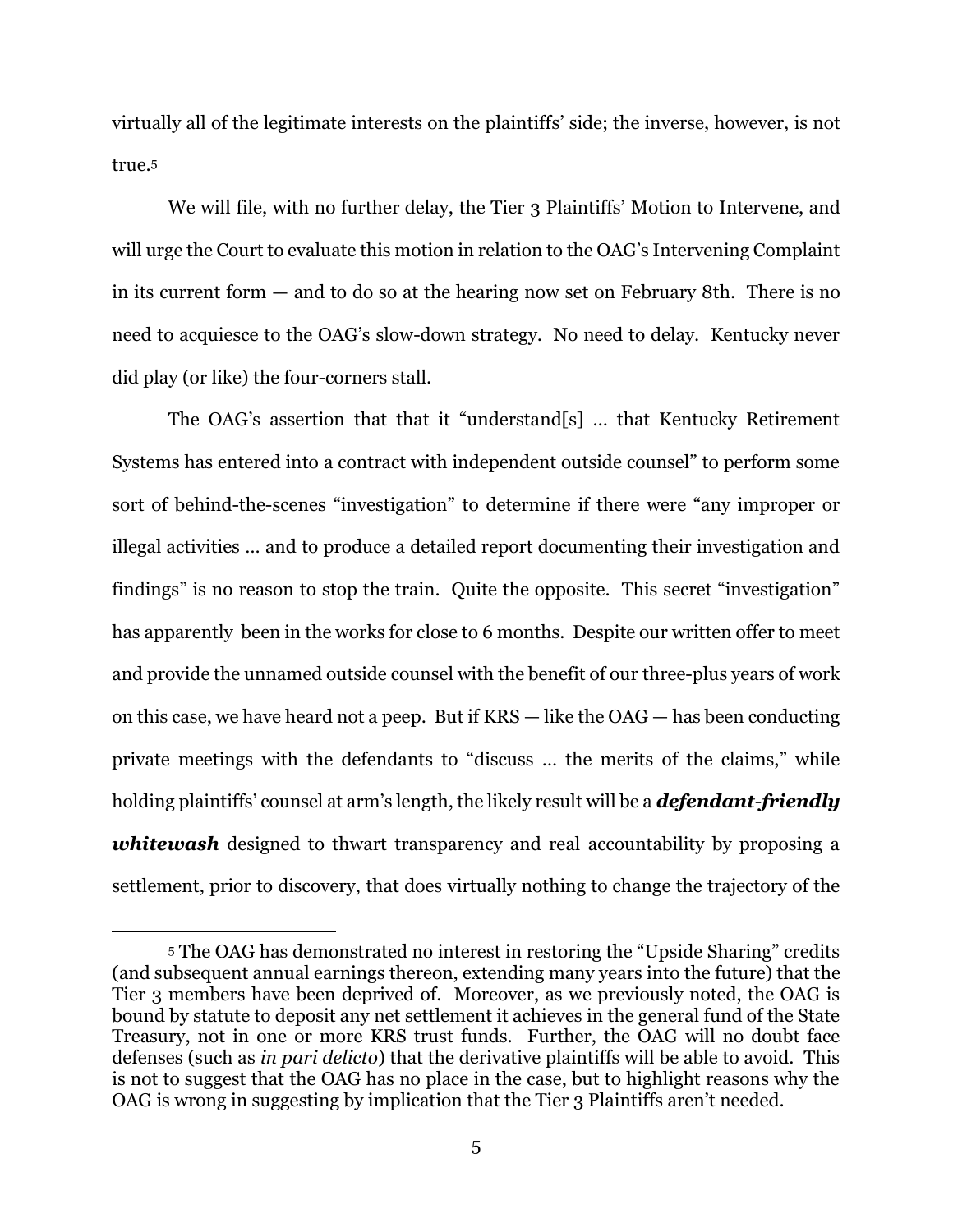KRS plans, or the certainty that state employers will continue to be saddled with huge annual make-up payments, or the likelihood that the taxpayers will be forced to foot a multi-billion dollar liability — not to mention the *near*-*certainty that the Tier 3*  **members will be shortchanged.**<sup>6</sup> In other words, both the OAG's request for a lengthy extension (while attempting to keep the Tier 3 Plaintiffs in their place as "nonparties"), and the non-public "investigation" by KRS, point in the same direction – an insider settlement of the case rather than a full-blown, transparent litigation designed to achieve the greatest possible recovery.

Far from providing a reason to delay — *the playbook being flashed here provides a compelling reason to act sooner not later on the Tier 3 Plaintiffs*' *intervention.* The Tier 3 Plaintiffs, in fact, will file their motion early and request its consideration at the same time the OAG's motion for more time is heard, on February 8th.

We also urge the Court to deny the OAG's attempt to dump the February 22nd status conference. We suggest that would be a mistake. We look forward to participating in that status conference and expect to bring forward at that time a proposed pre-trial order designed to facilitate the orderly and efficient prosecution of these proceedings, to include a short period of intense, focused discovery that will permit the parties to prepare

<sup>6</sup> We will allege in the Tier 3 Plaintiffs' Complaint in Intervention, as we have before, that KRS Executive Director David Eager was a participant in certain aspects of the wrongdoing while on the KRS Board, then did nothing to stop the wrongdoing after stepping into the Executive Director role. We fully understand that making these and certain other allegations — though fully justified by the facts and compelled by our duties as derivative counsel — creates a level of conflict, and it probably makes us no friends over at KRS headquarters. But conflict, played out in open court, is how our adversarial system works best. And it's how big settlements are achieved. The model proposed by the OAG  $(and, apparently, KRS) - to handle the matter in private, without truly adversarial$ counsel advancing the allegations and without the guiding hand of this Court  $-$  is not designed to, and won't, achieve a recovery in the billions.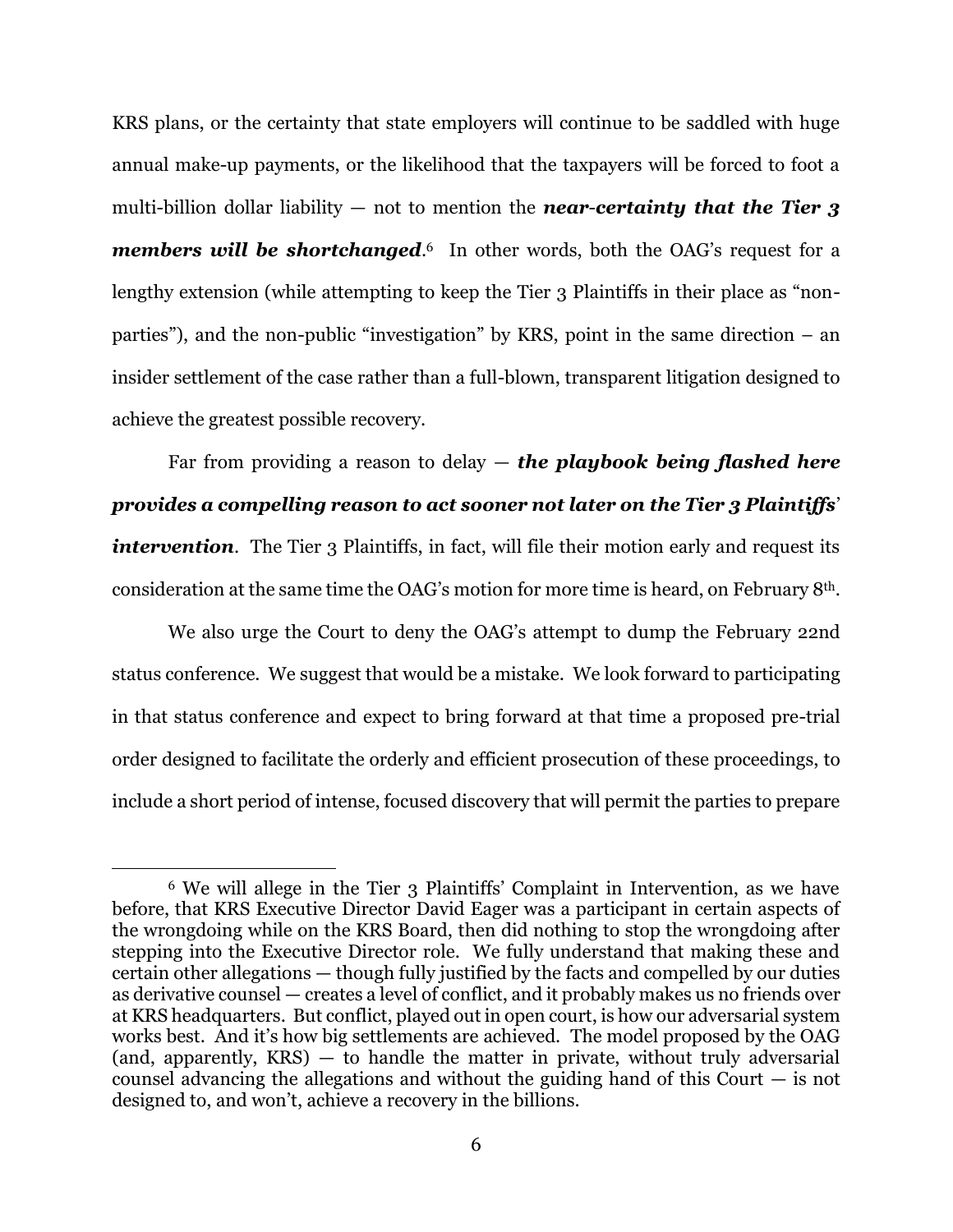for and engage in *fully*-*informed settlement discussions under the auspices of a world*-*class mediator* such as Kenneth R. Feinberg<sup>7</sup> and to include other provisions, including:

- An order under CR 42.01 consolidating this case with *Commonwealth of Kentucky v. KKR & Co., Inc*., No. 20-CI-00590 (Ky. Cir. Ct. Franklyn Cnty.), and *Taylor v. KKR & Co., L.P.*, No. 21-CI-00020 (Ky. Cir. Ct. Franklyn Cnty.);
- An order providing for the immediate commencement of the discovery that defendants have managed to hold off for three years now; and
- An order requiring that any settlement, whether proposed by the OAG, the Tier 3 Plaintiffs or any other party, be brought to the Court for approval upon hearing on notice to all parties.

The proper way to proceed is to allow the Tier 3 Plaintiffs to move ahead on their

Motion to Intervene — grant that motion quickly so we can begin discovery before some *coup d'état* cover up is attempted. If the OAG needs to pursue a more leisurely pace in prosecuting the Commonwealth's claims as dictated by staff, experience, resource and expertise levels, so be it. We do not need or want to wait. We want to move forward on the KRS claims — prosecuting them aggressively on the merits, uninfluenced by whatever it is that is causing the OAG to stall.

# **II. CONCLUSION**

For the reasons set forth above, the Court should deny the OAG's motion and hear

the Tier 3 Plaintiffs' Motion to Intervene on February 8, 2021.

Dated: January 31, 2021 Respectfully submitted,

s/ Michelle Ciccarelli Lerach Michelle Ciccarelli Lerach (KBA 85106)

<sup>7</sup> Ken Feinberg is one of the most recognized and effective mediators in the United States, known and trusted by the plaintiffs' bar, the defense bar and carriers nationwide. *See* [https://feinberglawoffices.com.](https://feinberglawoffices.com/) He is available and interested in serving as the mediator in this case.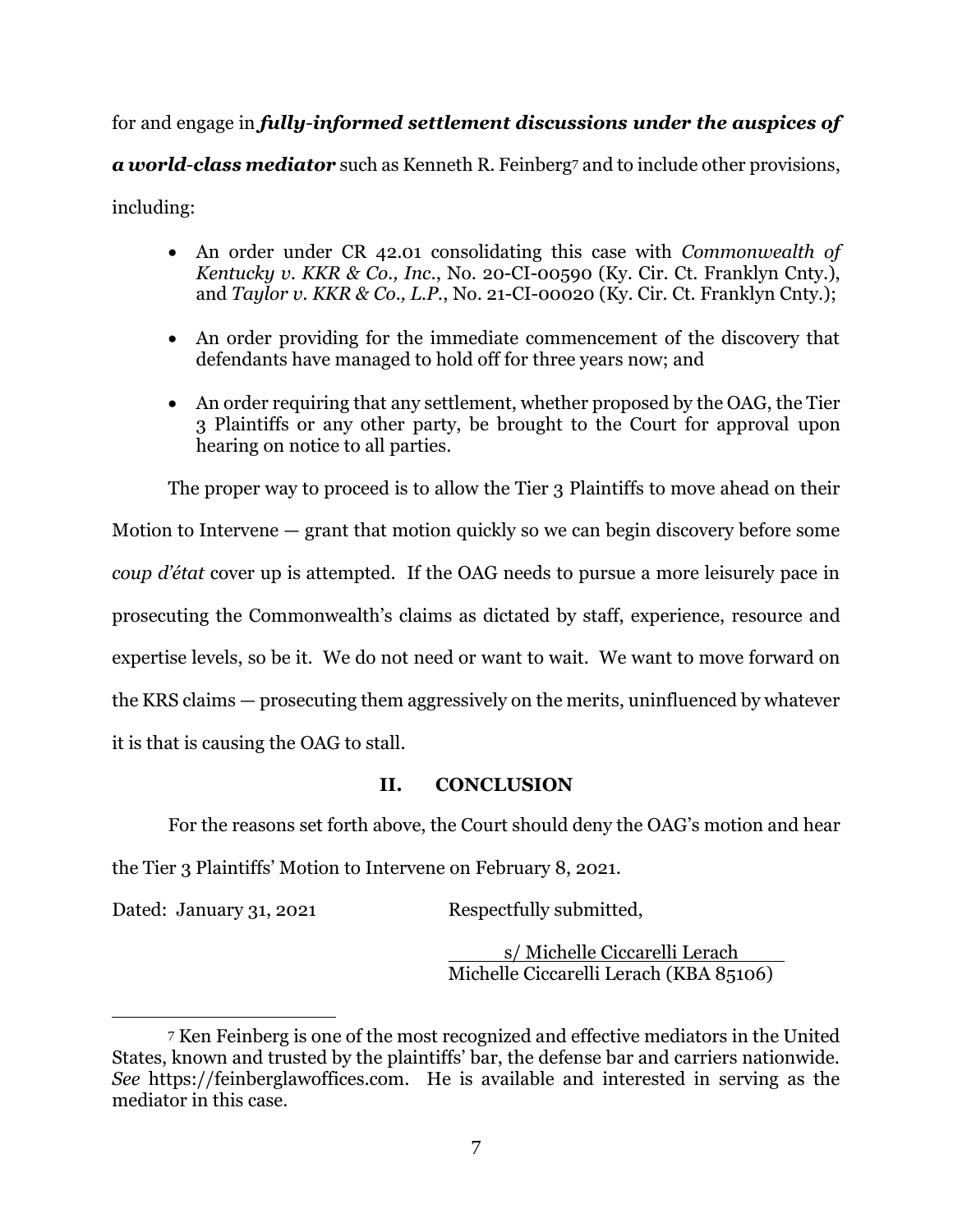James D. Baskin (*pro hac vice*) Francis A. Bottini, Jr. (*pro hac vice*) Albert Y. Chang (*pro hac vice*) BOTTINI & BOTTINI, INC. 7817 Ivanhoe Avenue, Suite 102 La Jolla, CA 92037 Telephone: (858) 914-2001 Email: [mlerach@bottinilaw.com](mailto:mlerach@bottinilaw.com) [jbaskin@bottinilaw.com](mailto:jbaskin@bottinilaw.com) [fbottini@bottinilaw.com](mailto:fbottini@bottinilaw.com) achang@bottinilaw.com Jeffrey M. Walson (KBA 82169) WALSON LAW-CONSULTANCY-MEDIATION P.O. Box 311 Winchester, KY 40392-0311

Telephone: (859) 414-6974 Email: jeff@walsonlcm.com

*Counsel for Proposed Intervenors Ashley Hall-Nagy, Tia Taylor and Bobby Estes*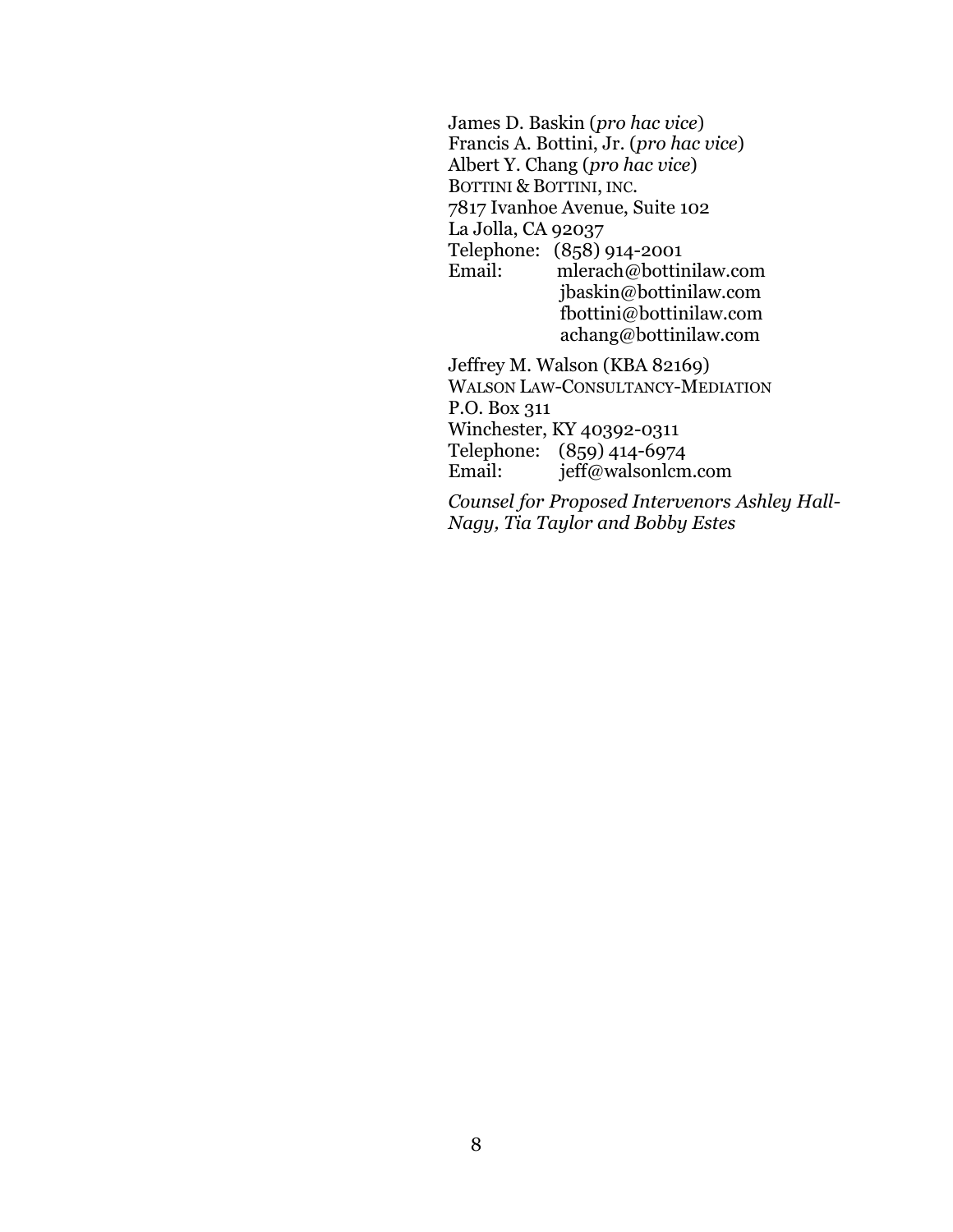## **CERTIFICATE OF SERVICE**

The above signature certifies that, on January 31, 2021, the foregoing was served via email in accordance with any notice of electronic service or, in the absence of an electronic notification address, via email or mail as indicated below, to:

| Abigail Noebels       | anoebels@susmangodfrey.com                                               |
|-----------------------|--------------------------------------------------------------------------|
| <b>Barry Barnett</b>  | bbarnett@susmangodfrey.com                                               |
| <b>Steven Shepard</b> | sshepard@susmangodfrey.com                                               |
| <b>Ryan Weiss</b>     | rweiss@susmangodfrey.com                                                 |
|                       | Counsel for Defendants KKR & Co., L.P., Henry Kravis, and George Roberts |

| Peter E. Kazanoff | pkazanoff@stblaw.com                                                                    |
|-------------------|-----------------------------------------------------------------------------------------|
| Paul C. Curnin    | pcurnin@stblaw.com                                                                      |
| David Elbaum      | david.elbaum@stblaw.com                                                                 |
| Michael J. Garvey | mgarvey@stblaw.com                                                                      |
| Sara A. Ricciardi | sricciardi@stblaw.com                                                                   |
| Michael Carnevale | michael.carnevale@stblaw.com                                                            |
|                   | Counsel for Defendants Prisma Capital Partners, L.P., Girish Reddy, Pacific Alternative |
|                   | Asset Management Company, LLC, and Jane Buchan                                          |

Barbara B. Edelman barbara.edelman@dinsmore.com Grahmn N. Morgan grahmn.morgan@dinsmore.com<br>John M. Spires john.spires@dinsmore.com john.spires@dinsmore.com *Counsel for Defendants KKR & Co., L.P., Henry Kravis, George Roberts, Prisma Capital Partners, L.P., Girish Reddy, Pacific Alternative Asset Management Company, LLC, and Jane Buchan*

| Donald J. Kelly          | dkelly@wyattfirm.com                                                           |
|--------------------------|--------------------------------------------------------------------------------|
| Virginia H. Snell        | vsnell@wyattfirm.com                                                           |
| Jordan M. White          | jwhite@wyattfirm.com                                                           |
| Brad S. Karp             | bkarp@paulweiss.com                                                            |
| Lorin L. Reisner         | lreisner@paulweiss.com                                                         |
| Andrew J. Ehrlich        | aehrlich@paulweiss.com                                                         |
| <b>Brette Tannenbaum</b> | btannenbaum@paulweiss.com                                                      |
|                          | Counsel for Defendants The Blackstone Group L.P., Blackstone Alternative Asset |
|                          | Management, L.P., Stephen A. Schwarzman and J. Tomilson Hill                   |

| Philip Collier  | pcollier@stites.com                                                                 |
|-----------------|-------------------------------------------------------------------------------------|
| Thad M. Barnes  | tharnes@stites.com                                                                  |
| Jeffrey S. Moad | imoad@stites.com                                                                    |
|                 | Counsel for Defendants R.V. Kuhns & Associates, Inc, Rebecca A. Gratsinger, and Jim |
| Voytko          |                                                                                     |

| Margaret A. Keeley | mkeeley@wc.com |
|--------------------|----------------|
| Ana C. Reyes       | areyes@wc.com  |
| Alexander Zolan    | azolan@wc.com  |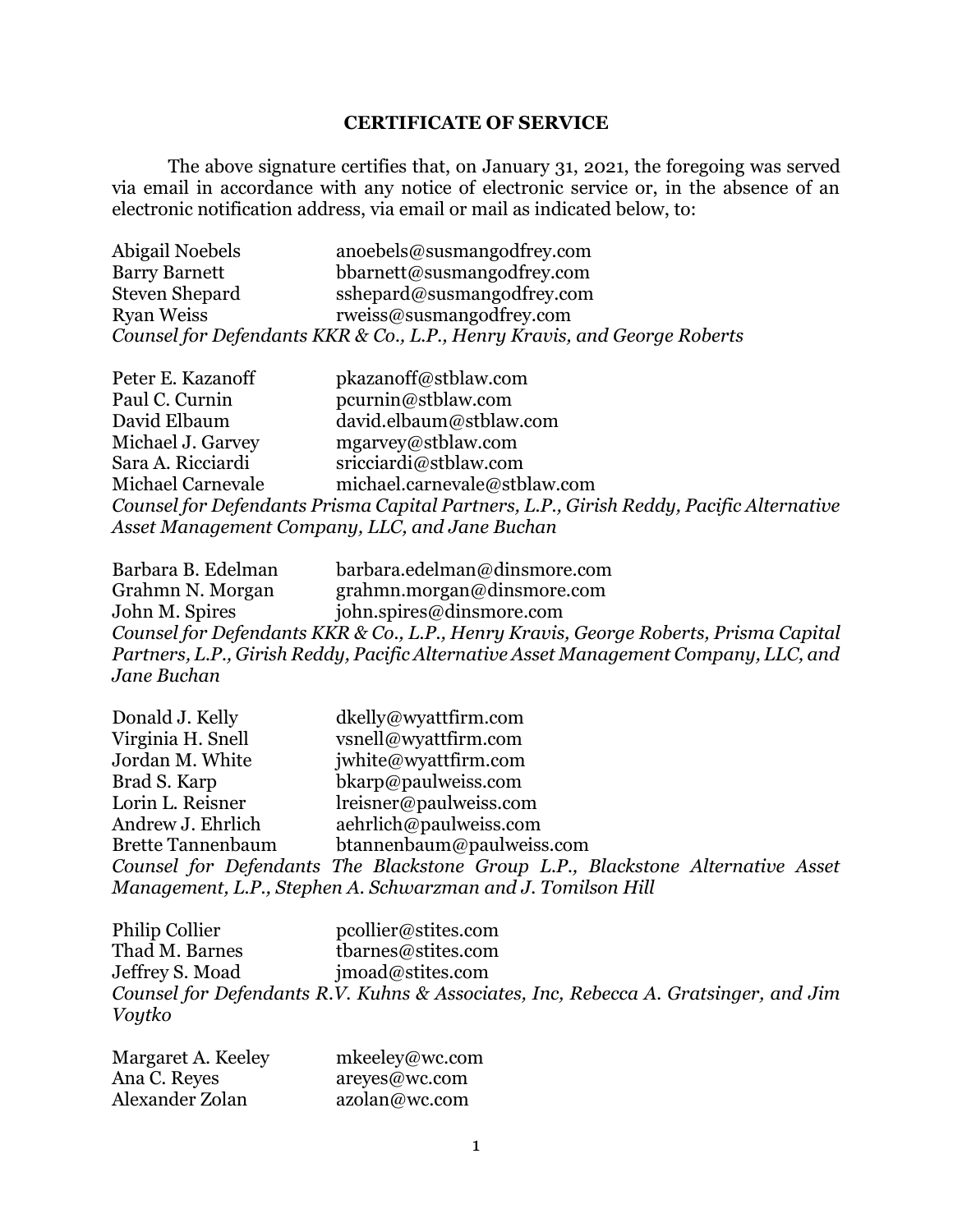Susan Pope spope@fbtlaw.com Cory Skolnick cskolnick@fbtlaw.com *Counsel for Defendant Ice Miller, LLP* 

| Charles E. English, Jr.             | benglish@elpolaw.com                                                          |
|-------------------------------------|-------------------------------------------------------------------------------|
| E. Kenly Ames                       | kames@elpolaw.com                                                             |
| Steven G. Hall                      | shall@bakerdonelson.com                                                       |
| Sarah-Nell H. Walsh                 | swalsh@bakerdonelson.com                                                      |
| Kristin S. Tucker                   | ktucker@bakerdonelson.com                                                     |
| Robert G. Brazier                   | rbrazier@bakerdonelson.com                                                    |
|                                     | Counsel for Defendants Cavanaugh Macdonald Consulting, LLC, Thomas Cavanaugh, |
| <b>Todd Green and Alisa Bennett</b> |                                                                               |

Dustin E. Meek dmeek@tachaulaw.com<br>Melissa M. Whitehead mwhitehead@tachaulaw<br>Counsel for Defandment C mwhitehead@tachaulaw.com *Counsel for Defendant Government Finance Officers Association*

John W. Phillips *jphillips@ppoalaw* Susan D. Phillips sphillips@ppoalaw.com Sean Ragland sragland@ppoalaw.com *Counsel for Defendant Jennifer Elliott*

Mark Guilfoyle mguilfoyle@dbllaw.com Patrick Hughes phughes@dbllaw.com Kent Wicker<br>Andrew D. Pellino (and apellino adbilaw.com apellino@dbllaw.com *Counsel for Defendant Thomas Elliott*

Laurence J. Zielke lzielke@zielkefirm.com John H. Dwyer, Jr. jdwyer@zielkefirm.com Karen C. Jaracz kjaracz@zielkefirm.com *Counsel for Defendant Timothy Longmeyer*

| David J. Guarnieri                | dguarnieri@mmlk.com            |
|-----------------------------------|--------------------------------|
| Jason R. Hollon                   | jhollon@mmlk.com               |
| Kenton E. Knickmeyer              | kknickmeyer@thompsoncoburn.com |
| Mike Bartolacci                   | mbartolacci@thompsoncoburn.com |
| Shaun Broeker                     | sbroeker@thompsoncoburn.com    |
| Counsel for Defendant David Peden |                                |

Michael L. Hawkins mhawkins@mlhlawky.com *Counsel for Defendant Brent Aldridge* 

| Albert F. Grasch, Jr.              | al.grasch@rgcmlaw.com     |
|------------------------------------|---------------------------|
| J. Mel Camenisch, Jr.              | mel.camenisch@rgcmlaw.com |
| J. Wesley Harned                   | wes.harned@rgcmlaw.com    |
| Counsel for Defendant T.J. Carlson |                           |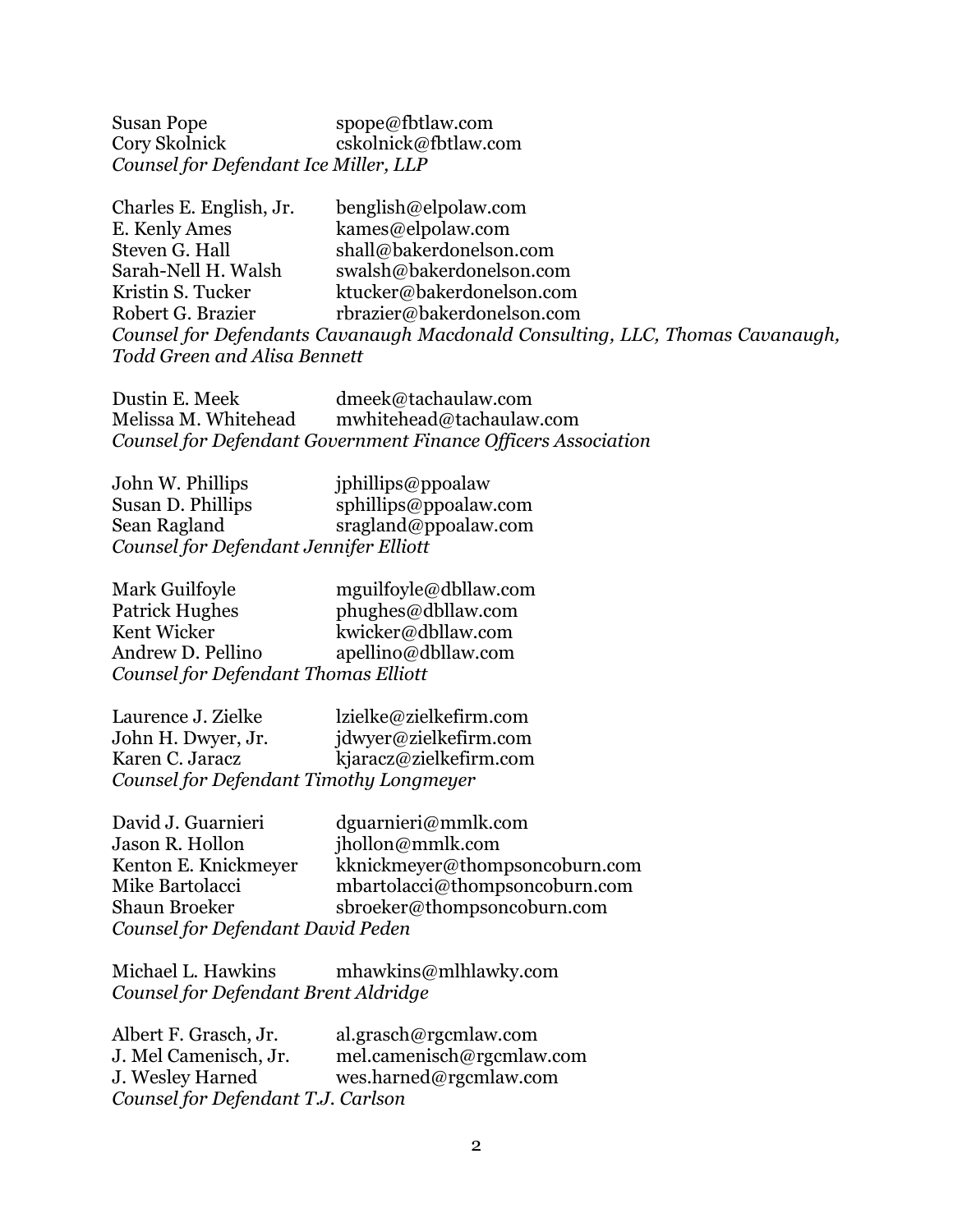Kevin P. Fox kfox@lgpllc.com Stewart C. Burch sburch@lgpllc.com *Counsel for Defendant William A. Thielen*

Glenn A. Cohen gcohen@derbycitylaw.com Lynn M. Watson watson@derbycitylaw.com *Counsel for Defendant William Cook*

Richard M. Guarnieri rguar@truelawky.com Philip C. Lawson plawson@truelawky.com *Counsel for Defendants Bobbie Henson and Randy Overstreet*

| Brent L. Caldwell                | bcaldwell@caldwelllawyers.com |
|----------------------------------|-------------------------------|
| Noel Caldwell                    | noelcaldwell@gmail.com        |
| Counsel for Defendant Vince Lang |                               |

| Perry M. Bentley        | perry.bentley@skofirm.com                                 |
|-------------------------|-----------------------------------------------------------|
| Connor B. Egan          | connor.egan@skofirm.com                                   |
| Christopher E. Schaefer | christopher.schaefer@skofirm.com                          |
| Chadler M. Hardin       | chad.hardin@skofirm.com                                   |
| Paul C. Harnice         | paul.harnice@skofirm.com                                  |
| Sarah Jackson Bishop    | sarah.bishop@skofirm.com                                  |
| Matthew D. Wingate      | matthew.wingate@skofirm.com                               |
|                         | Counsel for Nominal Defendant Kentucky Retirement Systems |

Anne B. Oldfather aoldfather@oldfather.com tms@oldfather.com mlc@oldfather.com bag@oldfather.com

#### *Counsel for Certain Plaintiffs*

Vanessa B. Cantley vanessa@bccnlaw.com Patrick E. Markey Patrick@bccnlaw.com *Counsel for Certain Plaintiffs*

Casey L. Dobson cdobson@scottdoug.com S. Abraham Kuczaj, III akuczaj@scottdoug.com David D. Shank dshank@scottdoug.com Sameer Hashmi $\omega$ shashmi $\omega$ scottdoug.com Paige Arnette Amstutz pamstutz@scottdoug.com Jane Webre jwebre@scottdoug.com jfulton@scottdoug.com aespinoza@scottdoug.com aneinast@scottdoug.com agoldberg@scottdoug.com

*Counsel for Certain Plaintiffs*